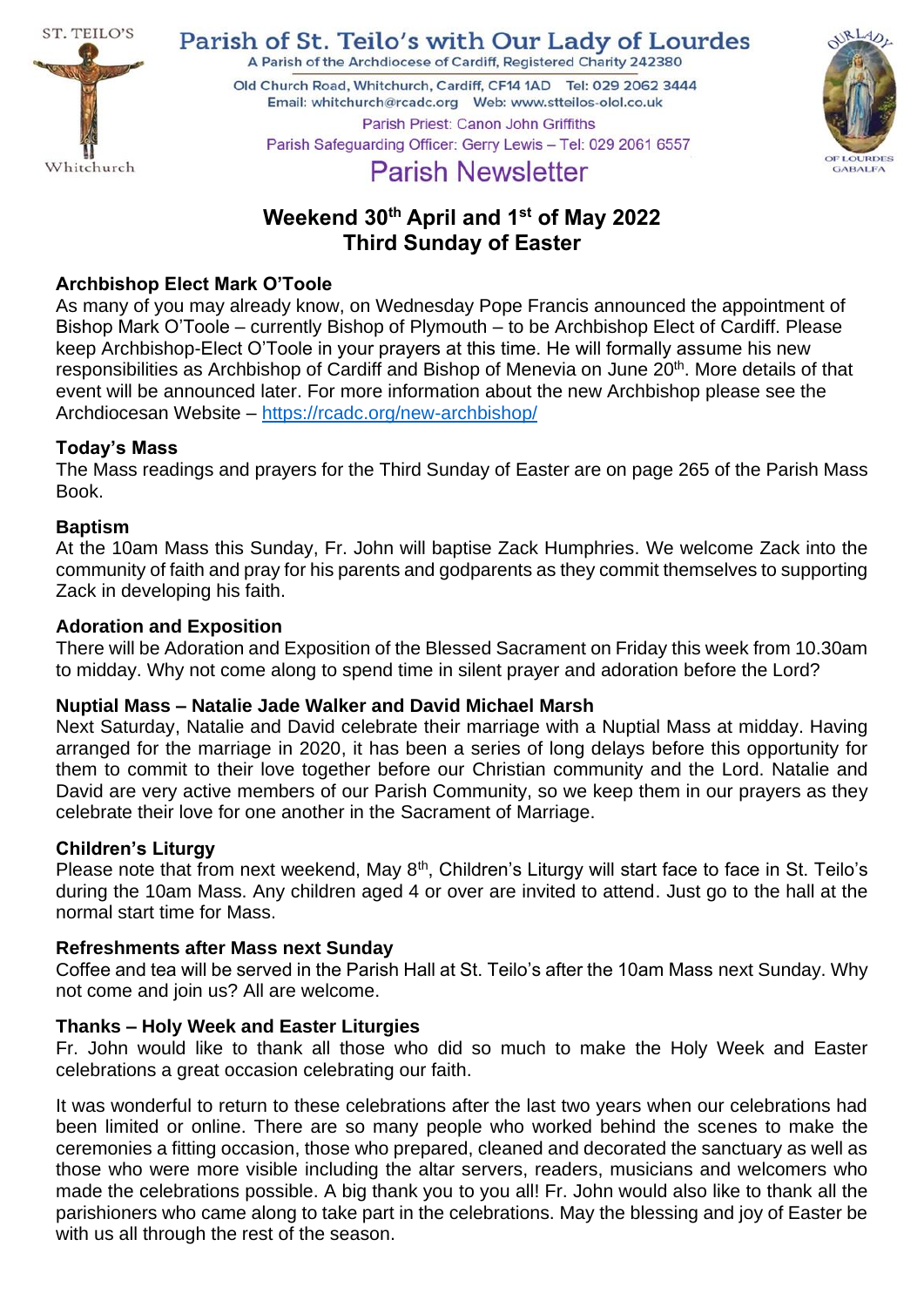#### **Priests' Training Fund Annual Appeal – May 7 th and 8th**

Next Sunday, Good Shepherd Sunday, is the day of the Annual Appeal for the Archdiocesan Priests' Training Fund. Envelopes are available at the back of the Church this weekend for you to take home and return next weekend. Those who pay tax can gift-aid their donation to the Priests' Training Fund by completing the information on the envelopes provided. Alternatively, you can donate online at [www.rcadc.org/priest-training-fund](http://www.rcadc.org/priest-training-fund) or send a cheque to Priests' Training Fund, Archbishop's House, 41/43 Cathedral Road, Cardiff, CF11 9HD.

#### **Association of the Propagation of the Faith – Missio Red Box 2021 – Thank You!**

During 2021, the parish of St. Teilo's with Our Lady of Lourdes, raised £2137 through our Red Boxes and donations to Missio and the Mill Hill Missionaries. Thank you!

Our missionary community, here in the parish of St. Teilo's with Our Lady of Lourdes, is part of a worldwide network of people supporting missionaries through prayer and financial assistance.

Pauline Jaricot, the founder of the Society of the Propagation of the Faith, will be beatified on May 22nd this year. This remarkable lay woman's life was marked by intense suffering and great trust in God. Pauline's life helps us to see how every prayer, however short, and every contribution, however small, is valued by God and can transform the world for the better. Thank you for being a part of Pauline's legacy. Visit<https://missio.org.uk/> to find out more about Pauline, and how your support for Missio changes lives for the better.

#### **Belmont Torchlight Procession in Honour of Our Lady**

The Torchlight May Procession at Belmont Abbey in honour of Our Lady is resuming this year, following two years when it was not possible for us to gather for the event. The preacher this year will be Fr. Augustine Primavesi OSB. Fr. Augustine, a native of Ireland, who grew up in the parish of Abergavenny, was ordained at Belmont Abbey in the midst of the pandemic on September 29<sup>th</sup>, 2020.

All are invited to attend this devotion which will take place on Wednesday, May 11<sup>th</sup> at 9pm. The parish is arranging a bus to this event. If you are able to come along, please sign on the list at the back of either Church by next Sunday, May 8<sup>th</sup>, at the latest.

#### **Sacrament of the Sick**

It is important to remember that the Sacrament of the Sick is for any Catholic who is seriously ill, whose lifestyle is affected by bodily weakness (such as the effects of old age in the absence of any particular illness) or whose life is threatened by a medical condition (including the risks posed by planned surgery).

The right time to ask for the Sacrament is as soon as you are aware of your situation. It is a right to pray for God's healing and strength, not a last resort for those who believe death is close at hand. Fr. John is very keen to support the priests who work in the hospitals by making a home visit to any parishioner who would benefit from the Sacrament of the Sick or anointing those who are going into to hospital for surgery, at home or in the Church after Mass.

Due to Covid and post-Covid hospitalisations, there is a significant increase in the pressures faced by the Catholic hospital chaplains, so please, if at all possible, get in touch with the presbytery by phone or email to arrange to receive the Sacrament of the Sick as soon as you become ill, especially before going into hospital.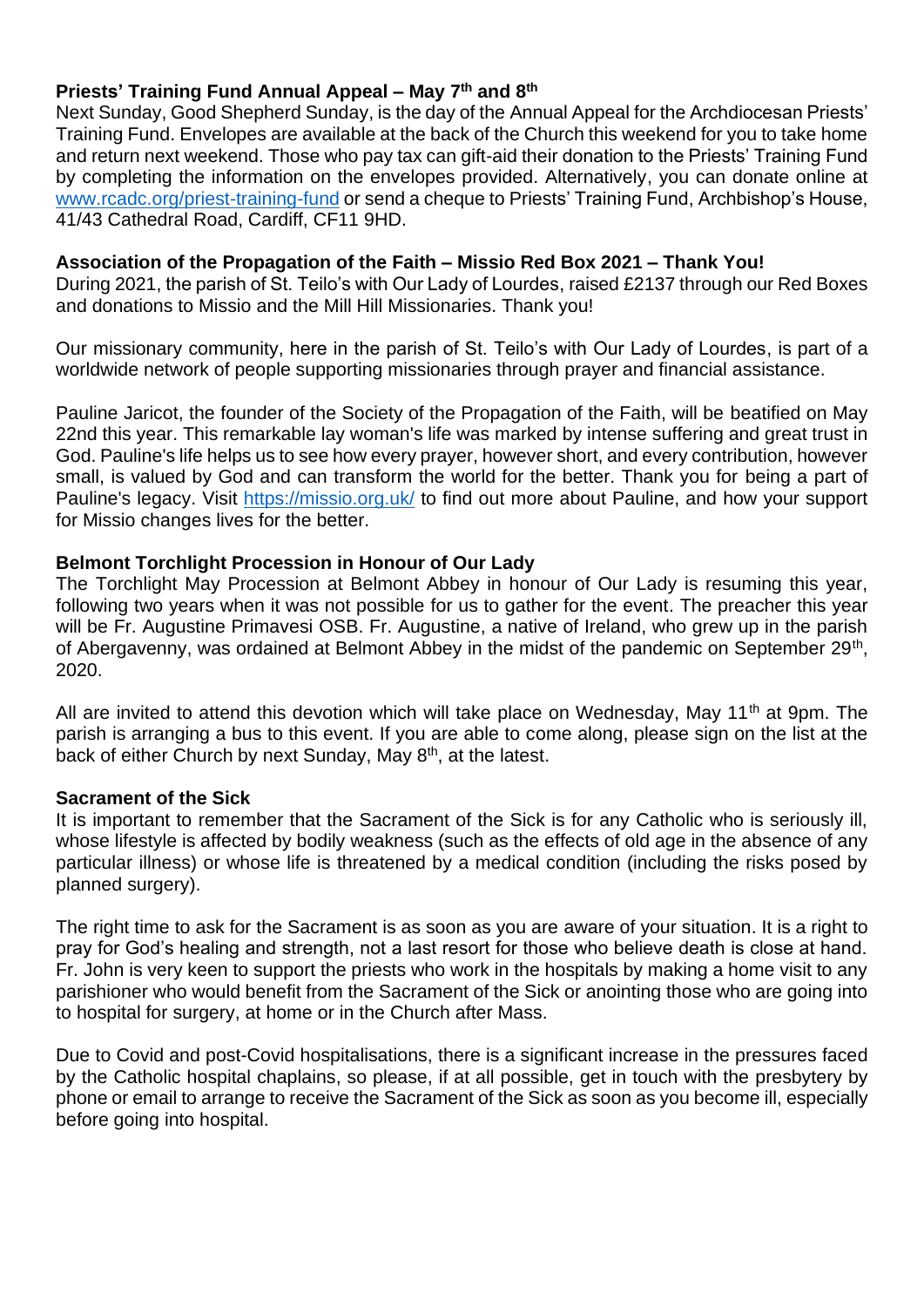### **Parish Council**

The approved minutes of the first meeting of the newly elected Parish Council are now available, they can be found on the Parish Website – [https://stteilos-olol.co.uk/wp](https://stteilos-olol.co.uk/wp-content/uploads/2022/04/Parish-Council-Minutes-220303.pdf)[content/uploads/2022/04/Parish-Council-Minutes-220303.pdf](https://stteilos-olol.co.uk/wp-content/uploads/2022/04/Parish-Council-Minutes-220303.pdf)

Any suggestions for topics you would like to see the Parish Council address can be emailed to [whitchurch@rcadc.org](mailto:whitchurch@rcadc.org) or placed into the Suggestions Box at the back of both churches.

#### **Synodal Report**

For those who missed it a few months ago, the Parish Synodal Report can be found here – [https://stteilos-olol.co.uk/wp-content/uploads/2022/04/Parish-Synod-Report-St.-Teilos-with-Our-](https://stteilos-olol.co.uk/wp-content/uploads/2022/04/Parish-Synod-Report-St.-Teilos-with-Our-Lady-of-Lourdes-Final-Submitted-Report-220321.pdf)[Lady-of-Lourdes-Final-Submitted-Report-220321.pdf.](https://stteilos-olol.co.uk/wp-content/uploads/2022/04/Parish-Synod-Report-St.-Teilos-with-Our-Lady-of-Lourdes-Final-Submitted-Report-220321.pdf)

The parish's report and those of 40 other parishes within the Archdiocese were analysed and collated in the Archdiocesan Synodal Report which can be read here – [https://stteilos-olol.co.uk/wp](https://stteilos-olol.co.uk/wp-content/uploads/2022/04/Archdiocese-of-Cardiff-Synodal-Report-220402.pdf)[content/uploads/2022/04/Archdiocese-of-Cardiff-Synodal-Report-220402.pdf.](https://stteilos-olol.co.uk/wp-content/uploads/2022/04/Archdiocese-of-Cardiff-Synodal-Report-220402.pdf)

The reports from all the Archdioceses and Dioceses of England and Wales are now with the Bishops' Conference ready for a synthesis to be drawn up and submitted to the Continental stage of the ongoing Synodal Process leading to the whole Church gathering in 2023.

#### **Clothes donations for the SVP**

The Parish St. Vincent De Paul (SVP) Conference is undertaking a monthly collection of clothing for the SVP Charity Shop. Clean, good quality adult and children's clothing are welcome along with children's toys and small electrical items. Donations may be left outside the confessionals at the rear of St. Teilo's next weekend, May 8<sup>th</sup>, and on the weekend of the Second Sunday of each month. Please ensure that donations are brought to the Church only on the specified Sundays, as we do not want the Church to become cluttered during the week.

*Thank you from the parish SVP.*

#### **Donations to the Parish**

The Lenten Alms Collection for Ukrainian Refugees taken on Maundy Thursday evening amounted to £682.61. The Collection for the Holy Places in Palestine which took place on Good Friday amounted to £577.61. Last weekend's collection amounted to £691.44.

Many thanks to all our parishioners for your ongoing generosity.

#### **Concert to Raise Funds for Ukraine**

The local Melingriffith Community Brass Band and the Taffs Well Community Singers, which include some of our parishioners, are undertaking a concert to raise funds for Ukraine at Bethany Baptist Church, Rhiwbina on Friday, May 20<sup>th</sup> at 7.30pm. Tickets are £8 with children able to attend for free and can be bought at the door or pre-booked by emailing [hello@melingriffith.co.uk.](mailto:hello@melingriffith.co.uk)

#### **Mass Attendance**

Mass attendance for Easter Triduum and the last two weekends was as follows:

| Maundy Thursday   | 7pm    | 91  |
|-------------------|--------|-----|
| Good Friday       | 3pm    | 174 |
| Easter Vigil      | 9pm    | 82  |
| Sunday 17th April | 8.30am | 45  |
|                   | 10am   | 191 |
| Sunday 24th April | 6pm    | 43  |
|                   | 10am   | 134 |
|                   |        |     |